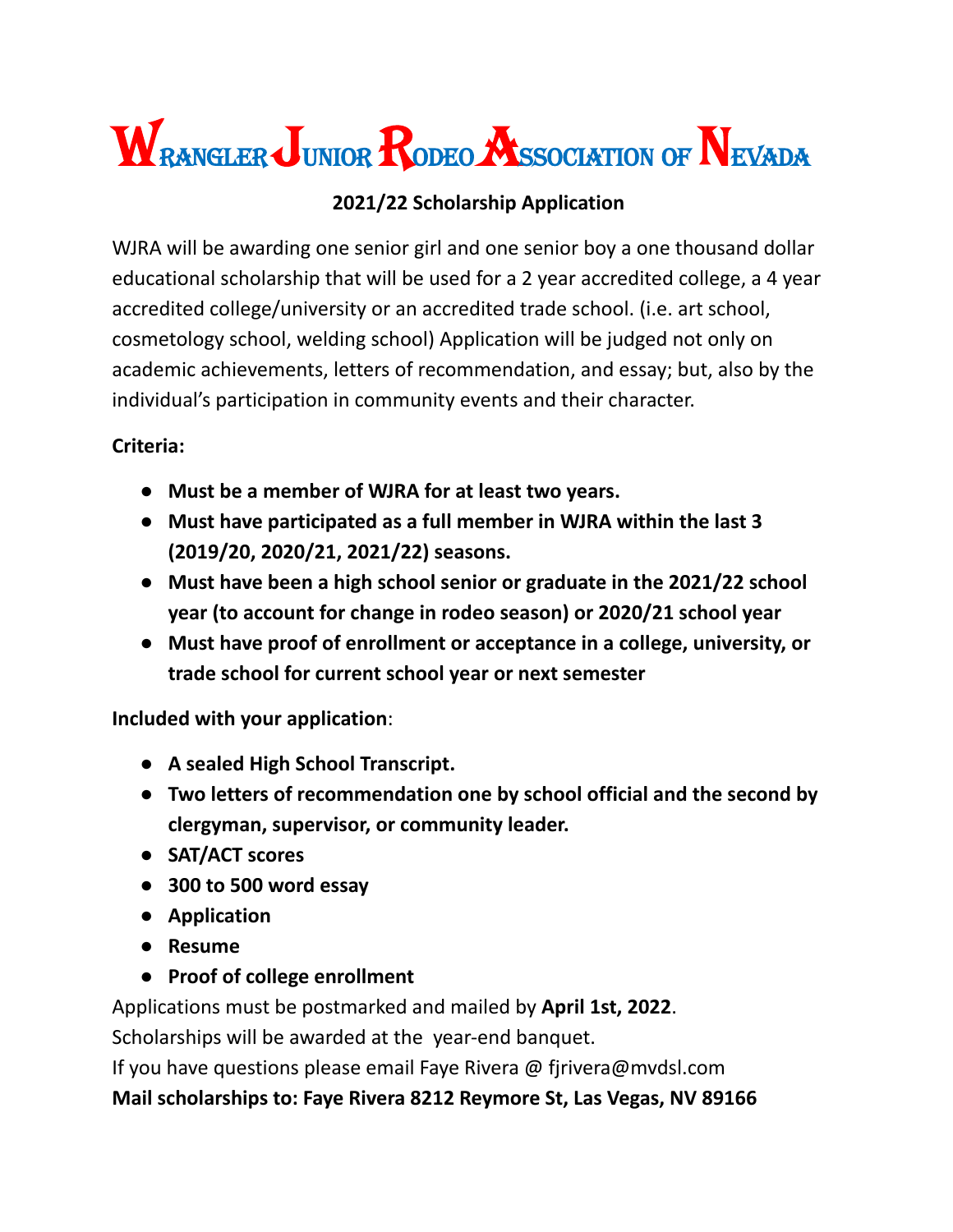# WRANGLER JUNIOR RODEO ASSOCIATION OF NEVADA

**2021/22 Scholarship Application**

| GPA: _________________ High School you will graduate from: _____________________ |                                                                                      |
|----------------------------------------------------------------------------------|--------------------------------------------------------------------------------------|
|                                                                                  |                                                                                      |
|                                                                                  |                                                                                      |
|                                                                                  | List any scholarships you have received for current year:<br>_______________________ |
|                                                                                  |                                                                                      |
|                                                                                  |                                                                                      |
|                                                                                  | List any clubs/organizations that you belong to or offices held:<br>________________ |
|                                                                                  | Do you work and attend school? If so please explain:____________________________     |
| List any awards you have received:                                               |                                                                                      |
|                                                                                  | *if information does not fit please use another piece of paper or back               |
|                                                                                  | Dlages with a 200 to FOO word assey on "Vous nossing                                 |

**Please write a 300 to 500 word essay on "Your passion for the sport of rodeo and how it has affected your life and character"**